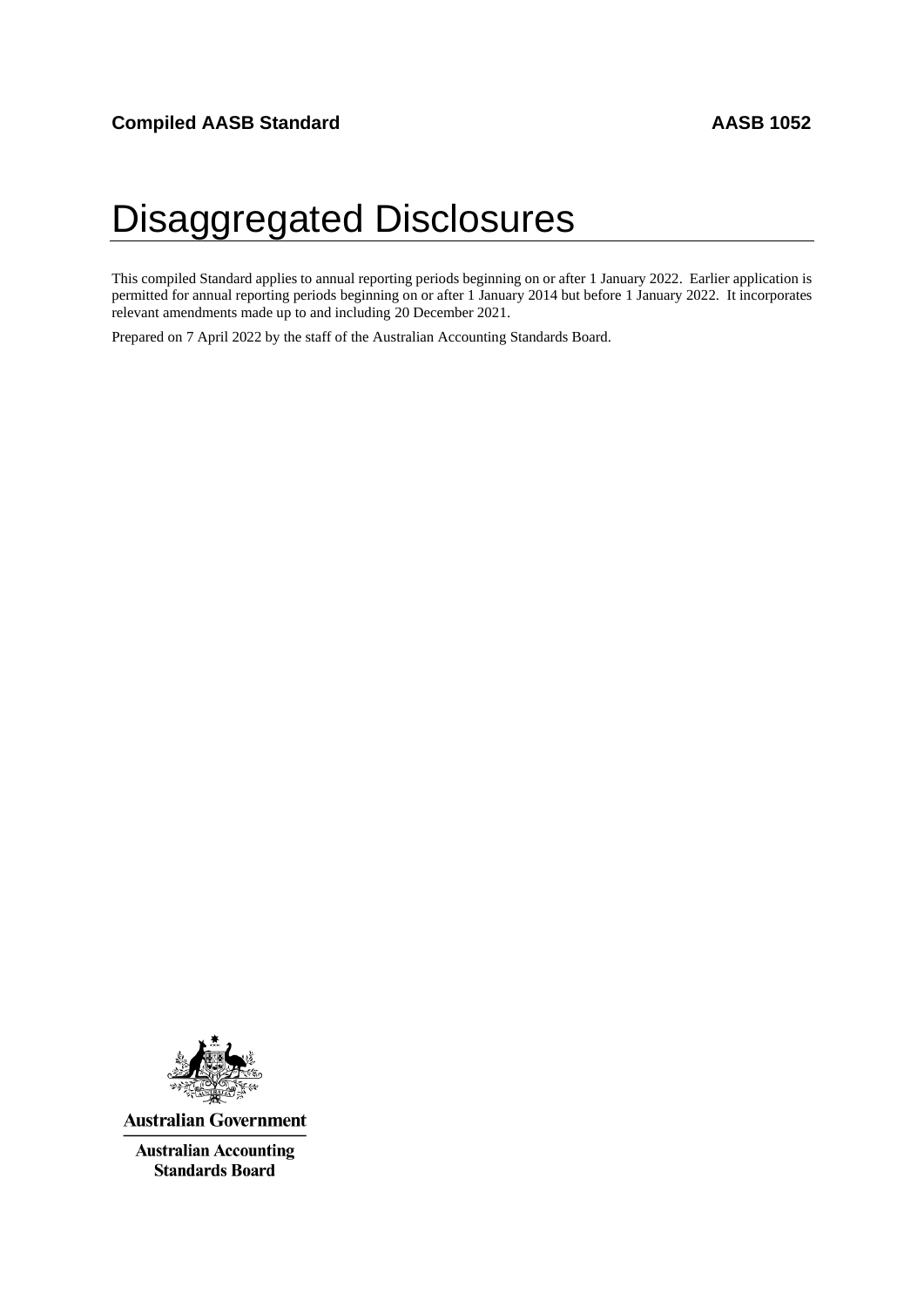# **Obtaining copies of Accounting Standards**

Compiled versions of Standards, original Standards and amending Standards (see Compilation Details) are available on the AASB website: www.aasb.gov.au.

Australian Accounting Standards Board PO Box 204 Collins Street West Victoria 8007 AUSTRALIA

Phone: (03) 9617 7600<br>E-mail: standard@aasb. standard@aasb.gov.au Website: www.aasb.gov.au

### **Other enquiries**

Phone: (03) 9617 7600<br>E-mail: standard@aasb. standard@aasb.gov.au

#### COPYRIGHT

© Commonwealth of Australia 2022

This work is copyright. Apart from any use as permitted under the *Copyright Act 1968*, no part may be reproduced by any process without prior written permission. Reproduction within Australia in unaltered form (retaining this notice) is permitted for personal and non-commercial use subject to the inclusion of an acknowledgment of the source. Requests and enquiries concerning reproduction and rights should be addressed to The National Director, Australian Accounting Standards Board, PO Box 204, Collins Street West, Victoria 8007.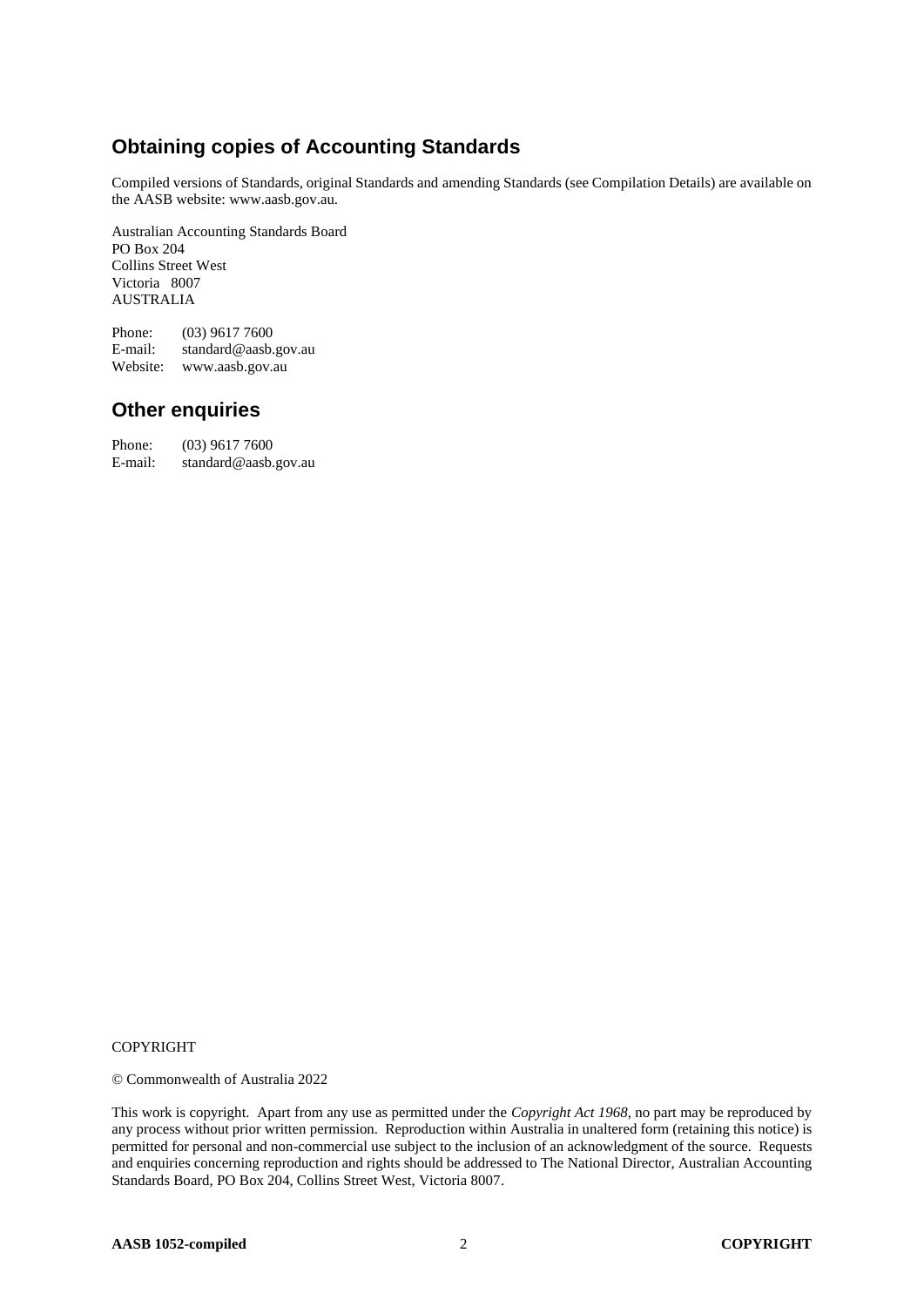# **Contents**

COMPARISON WITH INTERNATIONAL PRONOUNCEMENTS

**ACCOUNTING STANDARD AASB 1052** *DISAGGREGATED DISCLOSURES*

|                                                                                         | from paragraph |
|-----------------------------------------------------------------------------------------|----------------|
| <b>OBJECTIVE</b>                                                                        |                |
| <b>APPLICATION</b>                                                                      | 3              |
| <b>CLASSIFICATION ACCORDING TO FUNCTION OR ACTIVITY BY LOCAL</b><br><b>GOVERNMENTS</b>  | 11             |
| <b>DISCLOSURE OF SERVICE COSTS AND ACHIEVEMENTS BY GOVERNMENT</b><br><b>DEPARTMENTS</b> | 15             |
| Identifying major activities of government departments                                  | 20             |
| <b>APPENDICES</b>                                                                       |                |
| A Comparison of AASB 1052 with AASs 27 and 29                                           |                |
| <b>B</b> Australian simplified disclosures for Tier 2 entities                          |                |
| <b>COMPILATION DETAILS</b>                                                              |                |

#### **BASIS FOR CONCLUSIONS**

Australian Accounting Standard AASB 1052 *Disaggregated Disclosures* (as amended) is set out in paragraphs 1 – 21 and Appendix B. All the paragraphs have equal authority. Paragraphs in **bold type** state the main principles. AASB 1052 is to be read in the context of other Australian Accounting Standards, including AASB 1048 *Interpretation Standards*, which identifies the Australian Accounting Interpretations, and AASB 1057 *Application of Australian Accounting Standards*.. In the absence of explicit guidance, AASB 108 *Accounting Policies, Changes in Accounting Estimates and Errors provides a basis for selecting and applying accounting policies.*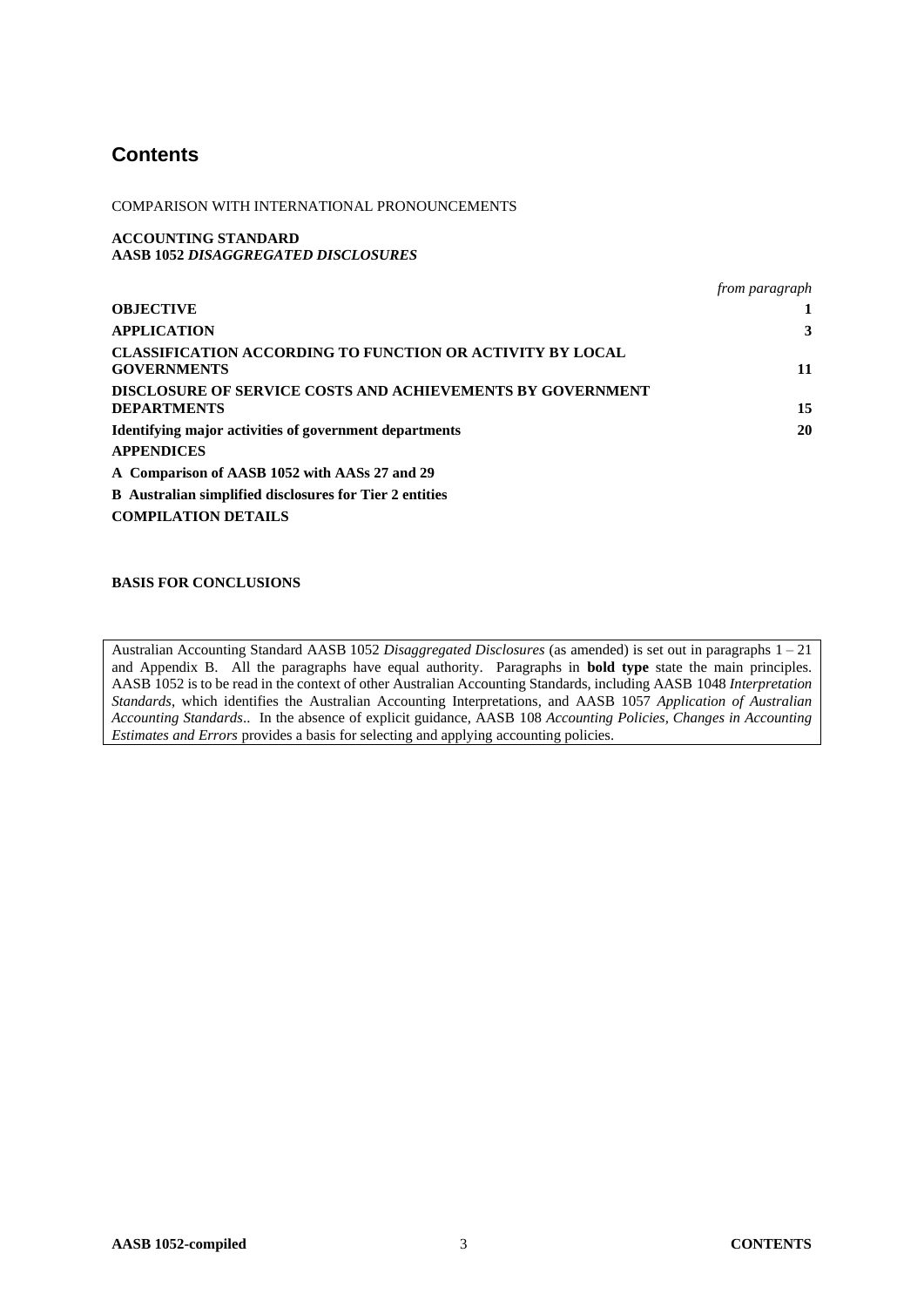## **Comparison with international pronouncements**

This Standard contains relevant requirements relating to reporting of disaggregated information by local governments and government departments that have been relocated from AAS 27 *Financial Reporting by Local Governments* and AAS 29 *Financial Reporting by Government Departments* in substantially unamended form (with some exceptions, as noted in Appendix A). Accordingly, the development of this Standard did not involve consideration of International Public Sector Accounting Standards (IPSAS) issued by the International Public Sector Accounting Standards Board or International Financial Reporting Standards (IFRS Standards) issued by the International Accounting Standards Board.

The longer-term review of disaggregated disclosures for local governments and government departments will involve consideration of International pronouncements.

# **AASB 1052 and IPSAS**

IPSAS 18 *Segment Reporting* addresses segment reporting issues and specifies requirements for all public sector entities other than government business enterprises. It contains more detailed requirements and guidance than this Standard. For example, IPSAS 18:

- (a) defines a segment as a distinguishable activity or group of activities of an entity for which it is appropriate to separately report financial information for the purpose of evaluating the entity's past performance in achieving its objectives and making decisions about the future allocation of resources;
- (b) provides detailed guidance on determining segments;
- (c) requires specific disclosures about segments, including segment revenue, expenses, assets, liabilities and capital expenditure; and
- (d) requires assets that are jointly used by two or more segments to be allocated to segments only if their related revenues and expenses are also allocated to those segments.

# **AASB 1052 and IFRS Standards**

IFRS 8 *Operating Segments* does not apply to the general purpose financial statements of local governments and government departments. IFRS 8 specifies requirements that differ substantially from the requirements in this Standard.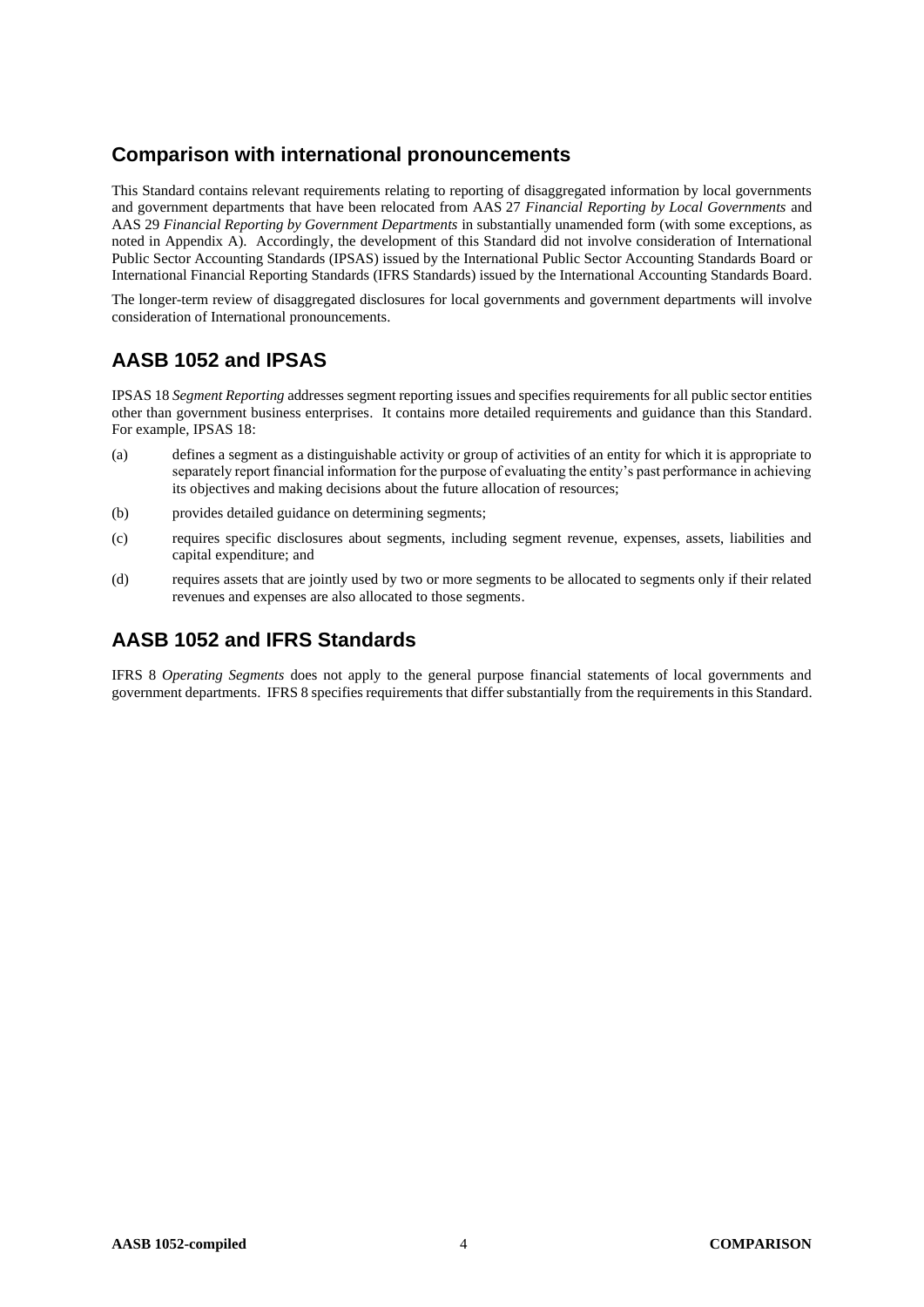### **Accounting Standard AASB 1052**

The Australian Accounting Standards Board made Accounting Standard AASB [1052](#page-0-0) *Disaggregated Disclosures* on 13 December 2007.

This compiled version of AASB 1052 applies to annual reporting periods beginning on or after 1 January 2022. It incorporates relevant amendments contained in other AASB Standards made by the AASB up to and including 20 December 2021 (see Compilation Details).

# **Accounting Standard AASB 1052** *Disaggregated Disclosures*

### **Objective**

- 1 The objective of this Standard is to specify principles for reporting:
	- (a) financial information by function or activity by local governments; and
	- (b) financial information about service costs and achievements by government departments.
- 2 Disclosures made in accordance with this Standard provide users with information relevant to assessing the performance of a local government or government department, including accountability for resources entrusted to it.

### **Application**

- **3 Subject to paragraphs 4 and 5, this Standard applies to general purpose financial statements of local governments and government departments.**
- **4 Paragraphs 11 to 14 only apply to general purpose financial statements of local governments.**
- **5 Paragraphs 15 to 21 only apply to general purpose financial statements of government departments.**
- **6 This Standard applies to annual reporting periods beginning on or after 1 July 2008.** [Note: For application dates of paragraphs changed or added by an amending Standard, see Compilation Details.]
- **7 This Standard may be applied to annual reporting periods beginning on or after 1 January 2005 but before 1 July 2008, provided there is early adoption for the same annual reporting period of the following pronouncements being issued at about the same time, as applicable:**
	- **(a) AASB 1004** *Contributions***;**
	- **(b) AASB 1049** *Whole of Government and General Government Sector Financial Reporting***;**
	- **(c) AASB 1050** *Administered Items***;**
	- **(d) AASB 1051** *Land Under Roads***;**
	- **(e) AASB 2007-9** *Amendments to Australian Accounting Standards arising from the Review of AASs 27, 29 and 31***; and**
	- **(f) AASB Interpretation 1038** *Contributions by Owners Made to Wholly-Owned Public Sector Entities***.**
- 8 This Standard does not specify disaggregated disclosure requirements for whole of governments or General Government Sectors (GGSs). The requirements for disaggregated disclosures for whole of governments and GGSs are contained in AASB 1049.
- 9 [Deleted by the AASB]
- **10 When applicable, this Standard, together with the Standards referred to in paragraph 7, supersede:**
	- **(a) AAS 27** *Financial Reporting by Local Governments* **as issued in June 1996, as amended; and**
	- **(b) AAS 29** *Financial Reporting by Government Departments* **as issued in June 1998, as amended.**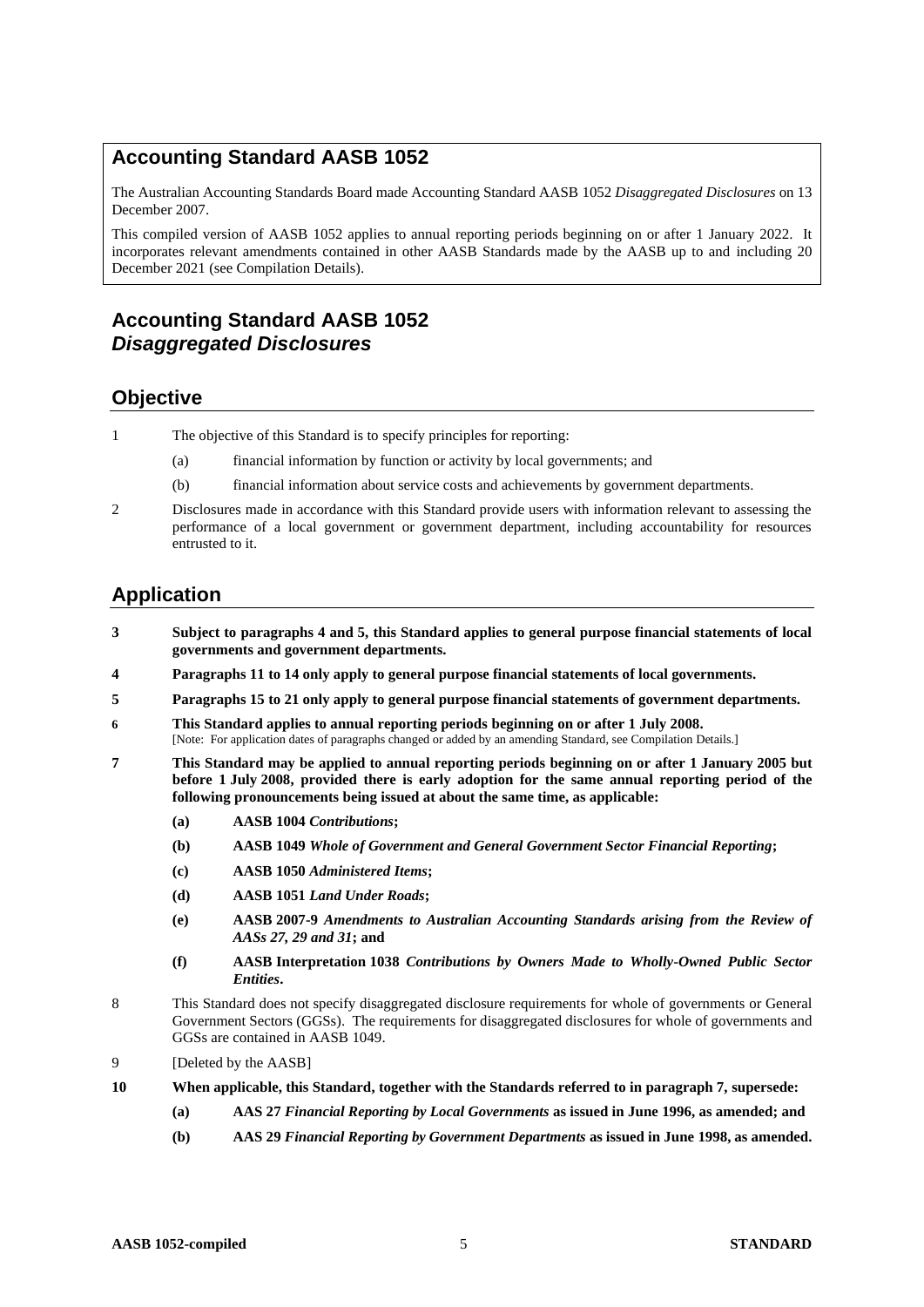### **Classification according to function or activity by local governments**

*Paragraphs 11 to 14 only apply to local governments.*

- **11 The complete set of financial statements of a local government shall disclose in respect of each broad function or activity:**
	- **(a) by way of note:**
		- **(i) the nature and objectives of that function/activity; and**
		- **(ii) the carrying amount of assets that are reliably attributable to that function/activity; and**
	- **(b) by way of note or otherwise:**
		- **(i) income for the reporting period that is reliably attributable to that function/activity, with component revenues from related grants disclosed separately as a component thereof; and**
		- **(ii) expenses for the reporting period that are reliably attributable to that function/activity.**

#### **12 The information provided by way of note in accordance with paragraph 11 shall be aggregated and reconciled to agree with the related information in the financial statements of the local government.**

- 13 This Standard requires disclosure of information about the assets, income and expenses of the local government according to the broad functions or activities of the local government, whether they be related to service delivery or undertaken for commercial objectives. Disclosure of this information assists users in identifying the resources committed to particular functions/activities of the local government, the costs of service delivery that are reliably attributable to those functions/activities, and the extent to which the local government has recovered those costs from income that is reliably attributable to those functions/activities. Function/activity classification of financial information will also assist users in assessing the significance of any financial or non-financial performance indicators reported by the local government.
- 14 AASB 8 *Operating Segments* is not applicable to local governments. The bases considered appropriate for identifying broad functions or activities of local governments would not necessarily accord with the criteria for identification of segments contained in that Standard. However, preparers of the complete set of financial statements may find that the guidance contained in that Standard is useful in identifying the income, expenses and assets that are reliably attributable to the broad functions or activities of the local government.

### **Disclosure of service costs and achievements by government departments**

*Paragraphs 15 to 21 only apply to government departments.*

- **15 The complete set of financial statements of a government department shall disclose:**
	- **(a) in summarised form, the identity and purpose of each major activity undertaken by the government department during the reporting period;**
	- **(b) if not otherwise disclosed in, or in conjunction with, the government department's complete set of financial statements, a summary of the government department's objectives;**
	- **(c) expenses reliably attributable to each of the activities identified in (a) above, showing separately each major class of expenses; and**
	- **(d) income reliably attributable to each of the activities identified in (a) above, showing separately user charges, income from government and other income by major class of income.**
- **16 The complete set of financial statements of a government department shall also disclose the assets deployed and liabilities incurred that are reliably attributable to each of the activities identified in paragraph 15(a).**
- 17 Government departments are required to achieve service delivery as well as financial objectives. Accordingly, a government department's performance is assessed by reference to the effectiveness, economy and efficiency with which the government department achieves its service delivery and financial objectives. Financial information is therefore only a subset of the information necessary to enable an adequate assessment of a government department's performance. Accordingly, the complete set of financial statements is presented as part of an annual report that discloses information about such matters as the government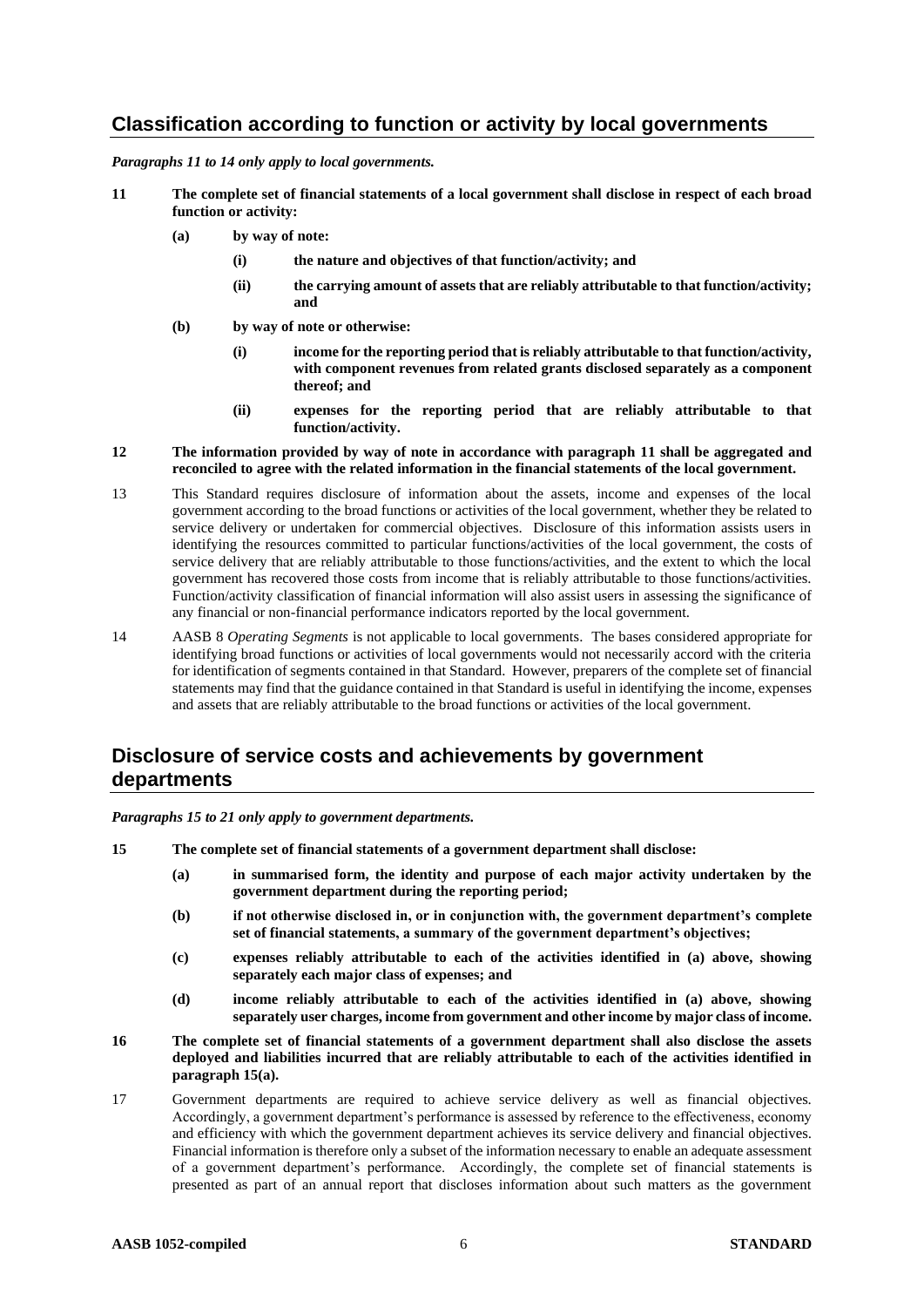department's objectives and service delivery achievements during the reporting period. To enhance the quality of information available for assessing performance, paragraph 15 requires that a summary of the government department's objectives be disclosed in the complete set of financial statements where the government department's annual report does not include this disclosure.

- 18 Paragraphs 15 and 16 require disclosure of information about the expenses, income, assets and liabilities attributable to the major activities of a government department for the reporting period. This information is relevant in assessing the effectiveness, efficiency and economy of operations and of resource allocation decisions. It is also necessary for reviewing existing expenditure commitments and service delivery arrangements, and for considering the long-term funding implications of new initiatives.
- 19 However, in some instances it may not be possible to reliably attribute all expenses, income, assets and liabilities to each of the major activities of a government department. Paragraphs 15 and 16 require that the complete set of financial statements of a government department only disclose, on an activity by activity basis, information about the expenses, income, assets and liabilities that can be reliably attributed to major activities.

### **Identifying major activities of government departments**

- 20 Judgement is required to identify those activities of a government department that warrant separate disclosure in the complete set of financial statements. Exercising this judgement involves a consideration of the following:
	- (a) the objectives of the government department;
	- (b) the likely users of the general purpose financial statements;
	- (c) the activity level that may be relevant to users' assessments of the performance of the government department; and
	- (d) the concept of materiality. AASB 101 *Presentation of Financial Statements* defines information as material if omitting, misstating or obscuring it could reasonably be expected to influence decisions that the primary users of general purpose financial statements make on the basis of those financial statements, which provide financial information about a specific reporting entity.
- 21 AASB 1050 also contains requirements relating to the disclosure of administered income and expenses attributable to a government department's activities. The principles in this Standard are used in satisfying the requirements in AASB 1050.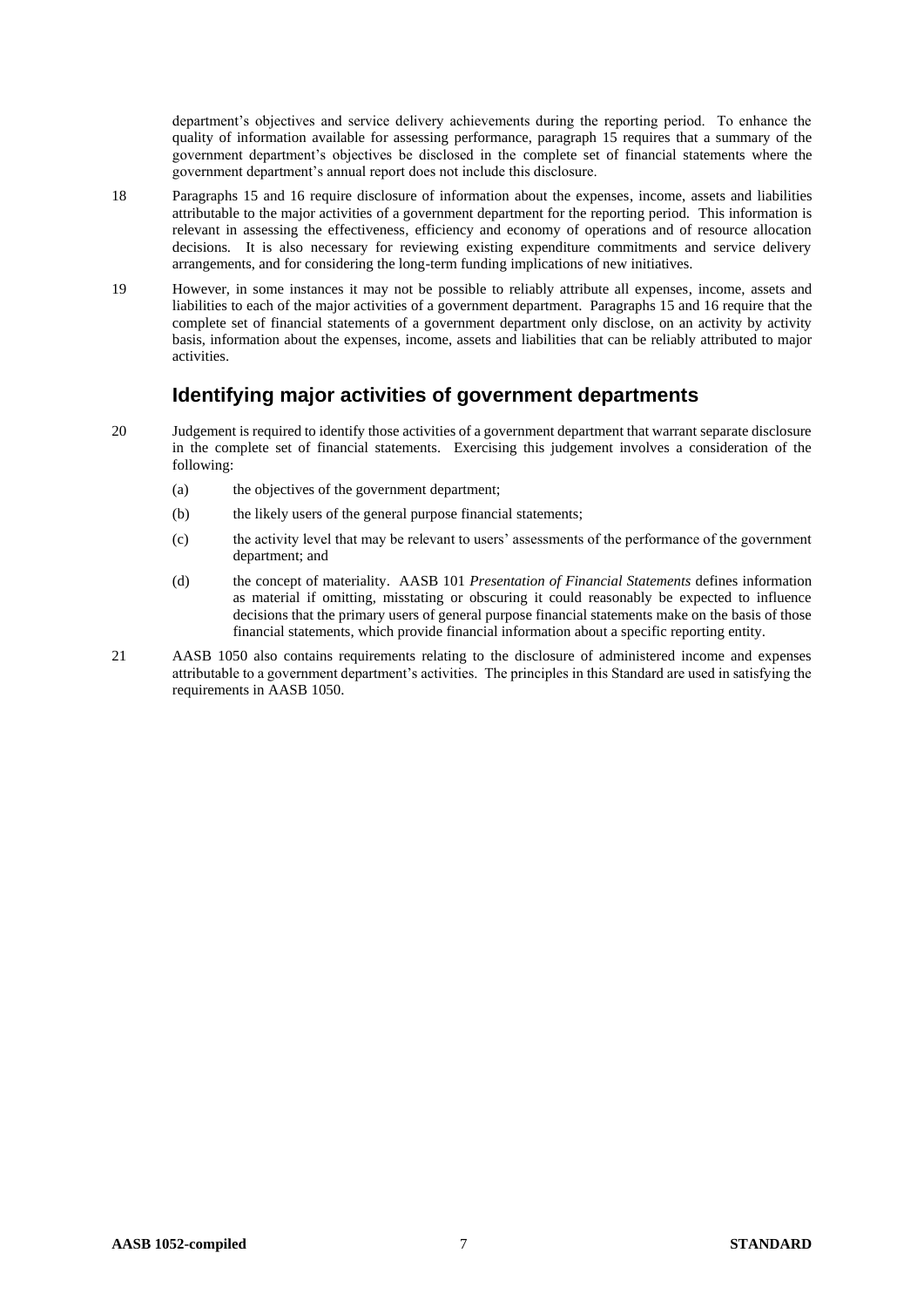# **Appendix A Comparison of AASB 1052 with AASs 27 and 29**

*This Appendix accompanies, but is not part of, AASB 1052.*

This Standard reproduces the material relating to disaggregated disclosures contained in AAS 27 and AAS 29, except that:

- (a) Appendix 1 to AAS 27 contained an illustrative example of the disclosures required in respect of the broad functions/activities of a local government. This Standard does not provide an illustration;
- (b) AAS 29 (paragraph 12.7.2) encouraged a government department to disclose the assets deployed and liabilities incurred that are reliably attributable to each of its activities. This Standard (paragraph 16) requires such disclosure; and
- (c) this Standard (paragraph 21) notes that its principles are used in satisfying the requirement in AASB 1050 *Administered Items* to disclose administered income and expenses attributable to a government department's activities. AASs 27 and 29 contained no such reference.

The following table provides source references to paragraphs 11–21 of this Standard, most of which were derived from AASs 27 and 29. It is provided to facilitate an understanding of, and assist in the application of, the requirements in this Standard.

| Paragraph in AASB 1052 | Relevant source paragraphs in AASs 27 & 29 |  |
|------------------------|--------------------------------------------|--|
| $11 - 14$              | 86–89 of AAS 27                            |  |
| $15 - 20$              | $12.7 - 12.7.4$ of AAS 29                  |  |
| 21                     | New paragraph                              |  |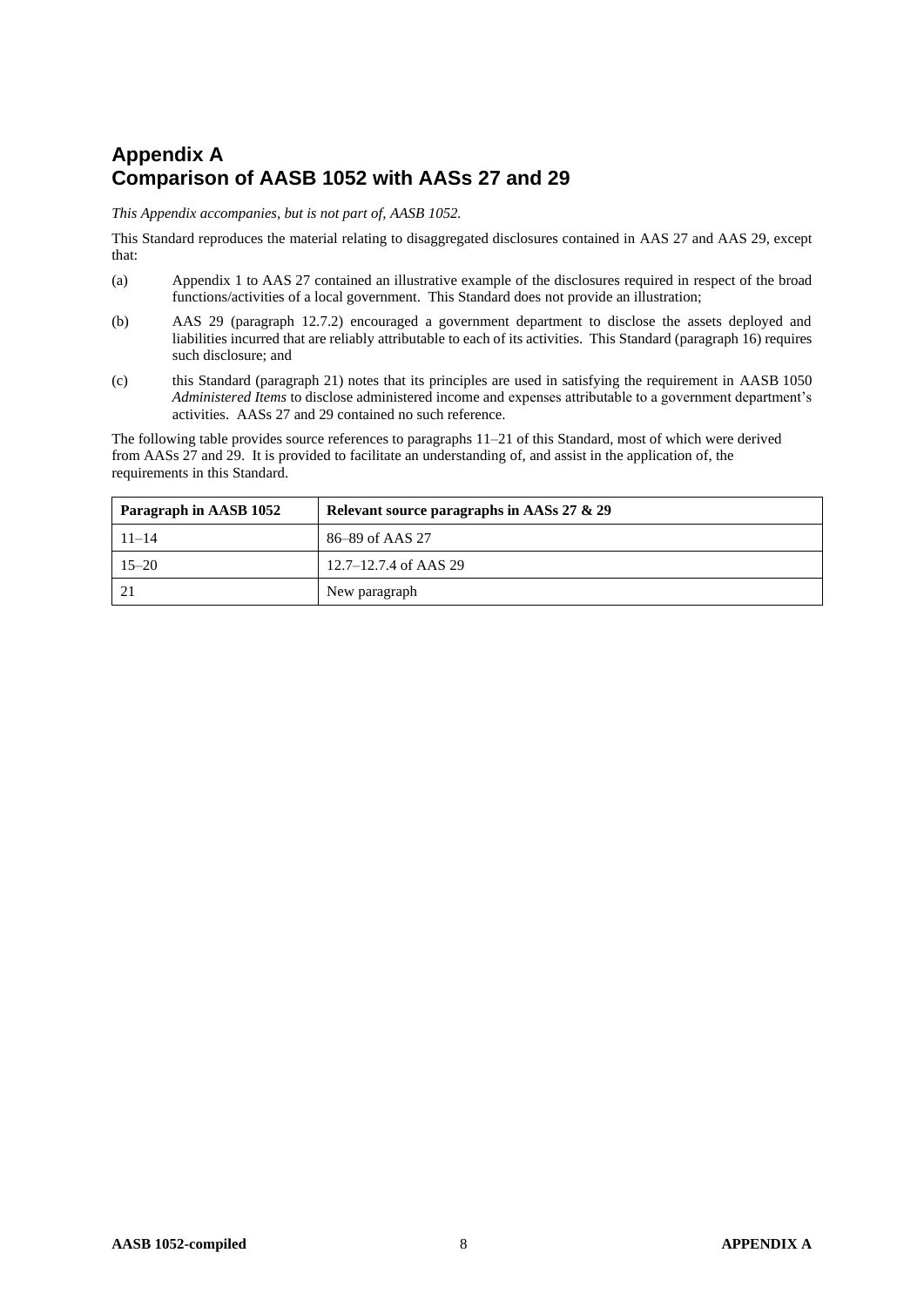# **Appendix B Australian simplified disclosures for Tier 2 entities**

*This appendix is an integral part of the Standard.*

**AusB1 Paragraphs 15–21 do not apply to entities preparing general purpose financial statements that apply AASB 1060** *General Purpose Financial Statements – Simplified Disclosures for For-Profit and Not-for-Profit Tier 2 Entities.*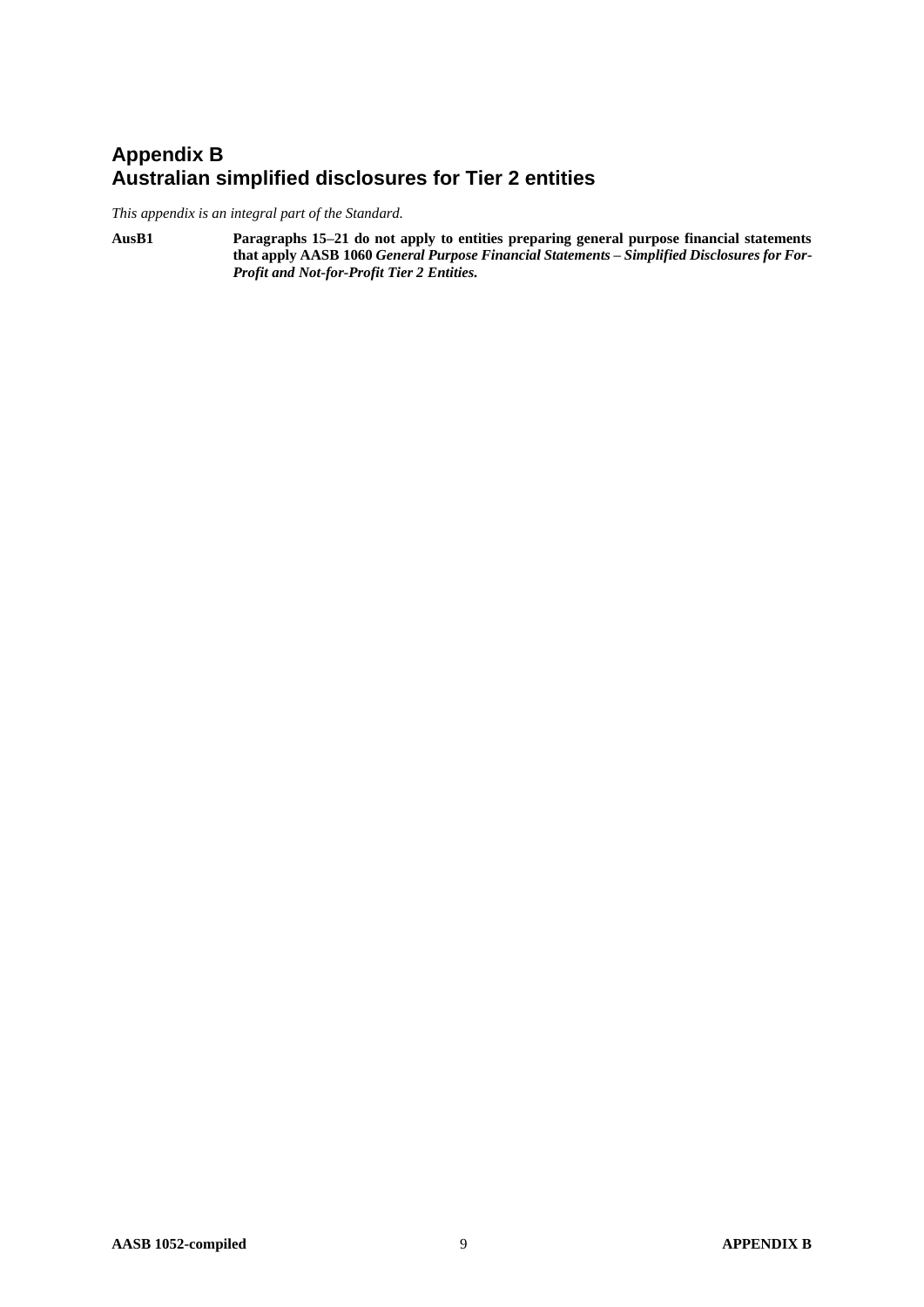# **Compilation details Accounting Standard AASB 1052** *Disaggregated Disclosures* **(as amended)**

#### *Compilation details are not part of AASB 1052.*

This compiled Standard applies to annual reporting periods beginning on or after 1 January 2022. It takes into account amendments up to and including 20 December 2021 and was prepared on 7 April 2022 by the staff of the Australian Accounting Standards Board (AASB).

This compilation is not a separate Accounting Standard made by the AASB. Instead, it is a representation of AASB 1052 (December 2007) as amended by other Accounting Standards, which are listed in the table below.

# **Table of Standards**

| <b>Standard</b> | Date made   | <b>Effective date</b><br>(annual periods<br>$\ldots$ on or after $\ldots$ ) | Application, saving or<br>transitional provisions |
|-----------------|-------------|-----------------------------------------------------------------------------|---------------------------------------------------|
| AASB 1052       | 13 Dec 2007 | (beginning) 1 Jul 2008                                                      | see (a) below                                     |
| AASB 2010-2     | 30 Jun 2010 | (beginning) 1 Jul 2013                                                      | see (b) below                                     |
| AASB 2013-9     | 20 Dec 2013 | Pt B (beginning) 1 Jan 2014                                                 | see (c) below                                     |
| AASB 2014-1     | 4 Jun 2014  | Pt A (beginning) 1 Jul 2014                                                 | see (d) below                                     |
| AASB 1060       | 6 Mar 2020  | (beginning) 1 Jul 2021                                                      | see (e) below                                     |
| AASB 2021-7     | 20 Dec 2021 | (beginning) 1 Jan 2022                                                      | see (f) below                                     |

(a) Entities may elect to apply this Standard to annual reporting periods beginning on or after 1 January 2005 but before 1 July 2008, provided that the Standards listed in paragraph 7 are also applied to such periods.

(b) Entities may elect to apply this Standard to annual reporting periods beginning on or after 1 July 2009 but before 1 July 2013, provided that AASB 1053 *Application of Tiers of Australian Accounting Standards* is also applied to such periods.

(c) Earlier application of Part B of this Standard is not permitted.

(d) Entities may elect to apply Part A of this Standard to annual reporting periods beginning on or after 1 January 2005 but before 1 July 2014.

(e) Entities may elect to apply this Standard to annual periods beginning before 1 July 2021.

(f) Entities may elect to apply this Standard to annual periods beginning before 1 January 2022.

# **Table of amendments**

| Paragraph affected              | <b>How affected</b> | By  [paragraph/page]  |
|---------------------------------|---------------------|-----------------------|
|                                 |                     |                       |
| <b>9</b>                        | deleted             | AASB 2013-9B [37, 38] |
| 10A-10B (and preceding heading) | added               | AASB 2010-2 [48]      |
|                                 | deleted             | AASB 1060 [page 65]   |
| 14                              | amended             | AASB 2014-1A [40]     |
| 20                              | amended             | AASB 2013-9B [42]     |
|                                 | amended             | AASB 2021-7 [45]      |
| Appendix B                      | added               | AASB 1060 [page 65]   |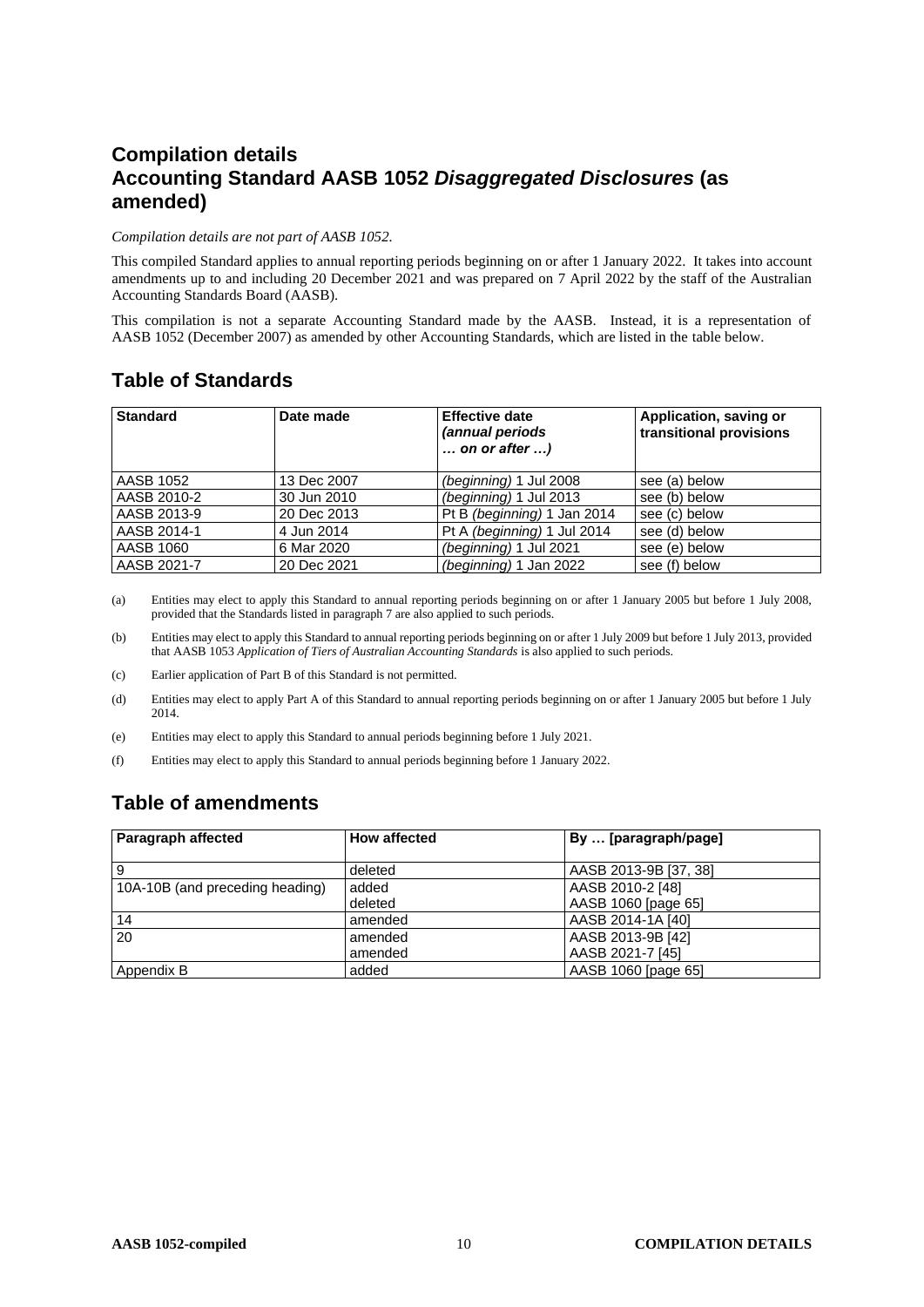### **Basis for Conclusions**

*This Basis for Conclusions accompanies, but is not part of, AASB 1052.*

### **Introduction**

BC1 This Basis for Conclusions summarises the Board's considerations in developing this Standard in the context of the Board's short-term review of the requirements in AAS 27 *Financial Reporting by Local Governments*, AAS 29 *Financial Reporting by Government Departments* and AAS 31 *Financial Reporting by Governments*.

### **Background**

BC2 The Board considered it timely to review the requirements in AASs 27, 29 and 31, in particular to:

- (a) review the extent to which local governments, government departments and governments should continue to be subject to requirements that differ from requirements applicable to other not-forprofit entities and for-profit entities contained in Australian Accounting Standards. The Board concluded that differences should be removed, where appropriate and timely, to improve the overall quality of financial reporting;
- (b) bring requirements applicable to local governments, government departments and governments upto-date with contemporary accounting thought;
- (c) consider the implications of the outcomes of its project on the harmonisation of Generally Accepted Accounting Principles (GAAP) and Government Finance Statistics (GFS), in particular on the requirements in AAS 31;
- (d) decide whether the encouragements in AASs 27, 29 and 31 should be made mandatory or removed; and
- (e) remove uncertainty in the application of cross-references to other Australian Accounting Standards and the override provisions in AASs 27, 29 and 31 that made the requirements in AASs 27, 29 and 31 take precedence over other requirements.
- BC3 The Board considered the following alternative mechanisms for implementing the approach of updating and improving the requirements for local governments, government departments and governments:
	- (a) review the requirements in AASs 27, 29 and 31 and where appropriate:
		- (i) amend other Australian Accounting Standards to pick up any issues that are addressed in AASs 27, 29 and 31 that are not adequately addressed in the latest Australian Accounting Standards and have them apply to local governments, government departments and governments; or
		- (ii) create public sector specific topic-based Standards;

and consequently withdraw AASs 27, 29 and 31; or

- (b) review AASs 27, 29 and 31 and re-issue them in light of the latest Australian Accounting Standards, retaining/amending where necessary any issues that are addressed in AASs 27, 29 and 31 that are not adequately addressed in the latest Australian Accounting Standards.
- BC4 The Board chose alternative (a) given the improvements in the quality of financial reporting by local governments, government departments and governments since AASs 27, 29 and 31 were first issued.
- BC5 Where the Board identified that the material in AASs 27, 29 and 31 could be improved within time and resource constraints, improvements have been made. Much of the material in AASs 27, 29 and 31 has been retained substantively unamended. Improvements will be progressed in due course in line with the AASB's Public Sector Policy Paper *Australian Accounting Standards and Public Sector Entities*.
- BC6 The first stage of the short-term review of the requirements in AASs 27, 29 and 31 was the preparation of a paragraph-by-paragraph analysis of each of AASs 27, 29 and 31, listing each paragraph of each Standard alongside corresponding Standards or other pronouncements that would apply to local governments, government departments or governments in the absence of AASs 27, 29 and 31. The Board's conclusions and rationale for the treatment of each paragraph in the context of the review were also provided in the analysis. The Board's primary focus was on dealing with the requirements from the three Standards in such a way as to not leave a vacuum.